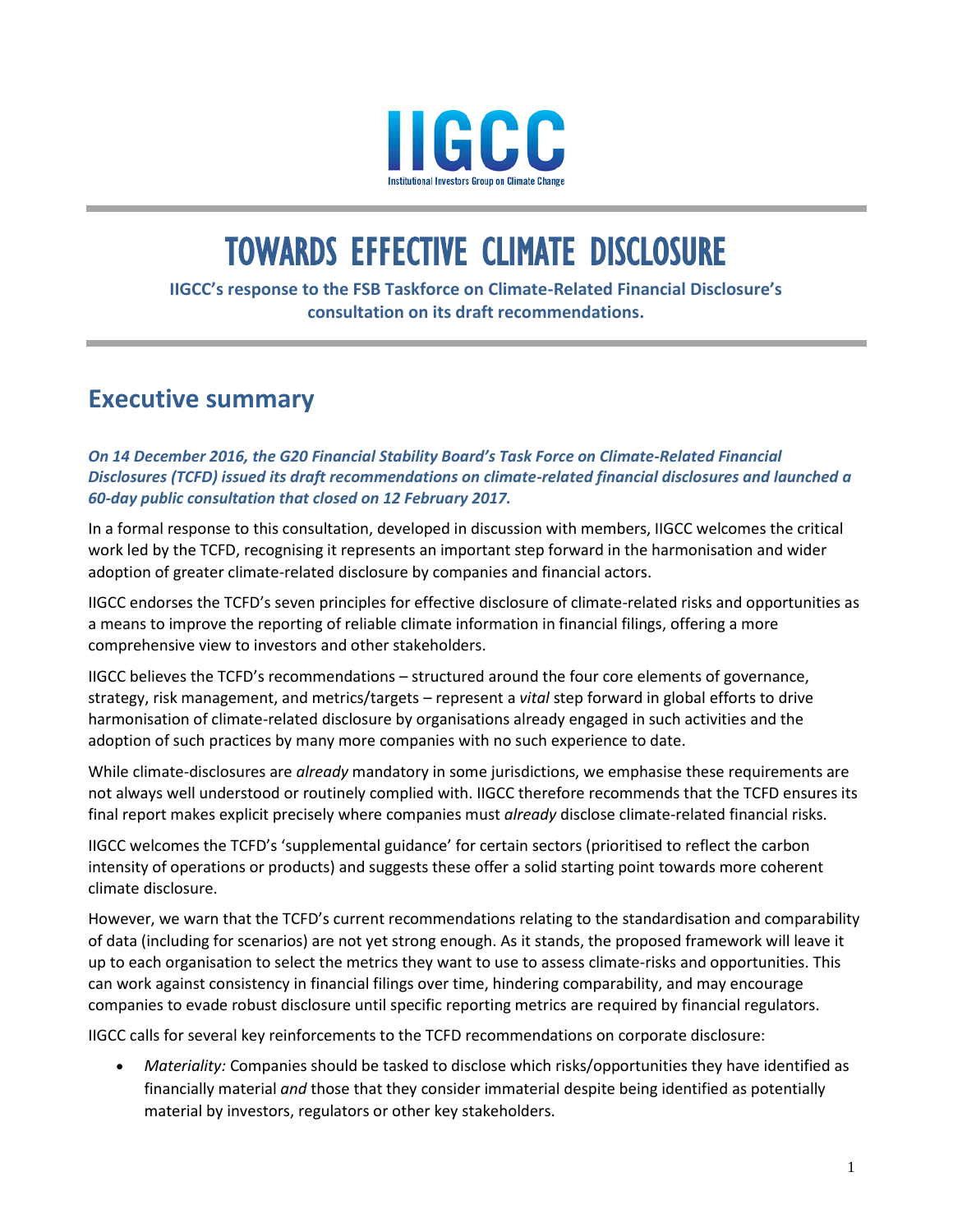- *Three additional disclosures* for the framework: board-level expertise on climate risk; whether (or not) remuneration at board and management level reflects climate-related performance; and the processes
- used by the board member responsible for climate policy to ensure consistency between public policy positions adopted by the company and any trade associations to which it also belongs.
- *Green metrics*: the narrative around disclosure about 'risk' (e.g. carbon emissions data) should be balanced within the framework by addition of disclosure requirements related to 'opportunity'. e.g. revenues from 'green' products that help mitigate climate change.
- *Scope 3 emissions*: Companies should have to disclose these especially in the energy, agricultural products, mining, and transportation sectors.
- *Non-financial sector groupings* (of companies): should be narrowed to more closely reflect levels of risk exposure. For example, companies as diverse as a mining company and a large real estate owner (with scope 1&2 emissions that may vary by an order of magnitude) should not fall into a single grouping for buildings and materials.
- *Definitions* must be developed in detail by sector-specific experts (under the umbrella of the TCFD or an equivalent body) for what constitutes a short, medium and long-term horizon for each sector

IIGCC considers scenario analysis an important form of risk assessment and calls for a standardised 'best practice' approach employing a two-degree scenario with commonly determined (and disclosed) assumptions / procedures to help normalise the use of such analyses and improve the comparability of the outcomes and costs they show.

IIGCC acknowledges the TCFDs recommendations will also focus investor attention on the need to be more transparent *themselves* about how they address climate risk across their portfolios. Since the quality of disclosure by investee companies determines the quality of disclosure by investors, we stress that the *number one requirement* for asset owners and managers to develop an effective disclosure strategy is for them to have more complete, meaningful, reliable and consistent data across companies and sectors. We also call for the TCFD's guidance for investors – currently weighted toward equities – to cover more asset classes. In addition, information on an investor's engagement work with investees on climate change issues can be an important part of climate disclosure.

It is critical to international efforts to curb the risk of dangerous climate change that the TCFD's final recommendations are *fully* implemented. IIGCC therefore urges the G20 to show leadership on this agenda during the German 2017 presidency on the implementation phase of the recommendations as well as the evolution of climate disclosures going forward. The G20 could, for example, task a designated body to oversee and monitor implementation of the TCFD's recommendations and to develop them further as methodologies, metrics and practices evolve as part of global efforts to fully implement the Paris Agreement and meet the climate challenge.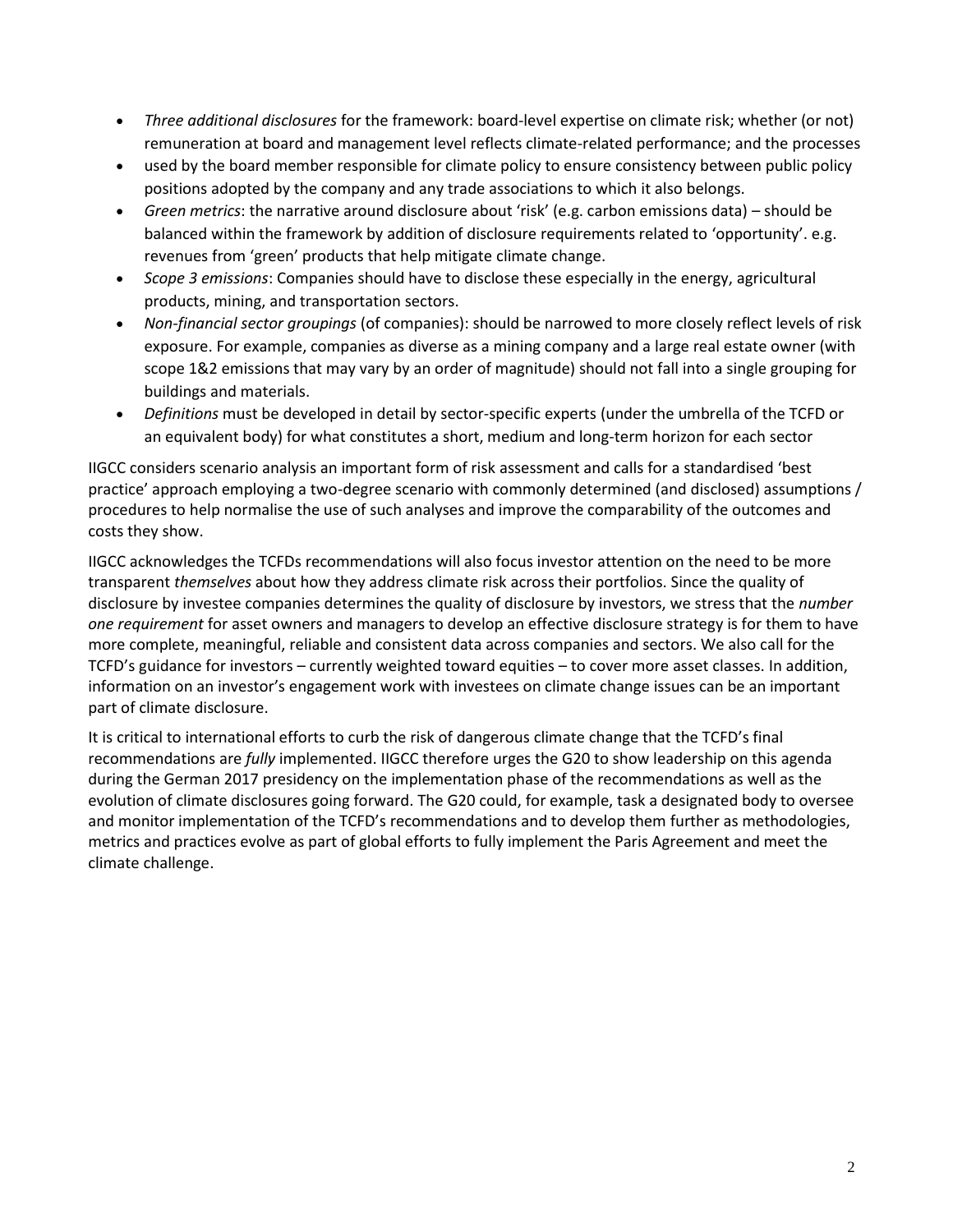#### **All Sector Recommendations and Guidance**

The Task Force structured its recommendations around four thematic areas that represent core elements of how organizations operate: governance, strategy, risk management, and metrics and targets (see page 16 of the TCFD report). The Task Force believes it is important to understand the financial and strategic implications associated with climate-related risks and opportunities on organizations as well as the governance and risk management context in which organizations operate.

**Q3a How useful are the Task Force's recommendations and guidance for all sectors in preparing disclosures about the potential financial impacts of climate-related risks and opportunities?**

| Very useful       |    |
|-------------------|----|
| Quite useful      |    |
| Neither/nor       |    |
| Not very useful   | 2  |
| Not useful at all |    |
| Don't know        | ч, |

**Q3b Please provide more detail on your response in the box below:**

**IIGCC welcomes the report of the TCFD and its recommendations around four thematic areas. The overall framework and the detailed guidance for all sectors provide an important step forward in the harmonisation and more general adoption of climate-related disclosure by companies and financial actors alike.** 

**We also endorse the TCFD's seven principles for effective disclosures and encourage both companies and investors to use them when disclosing climate risks and opportunities.**

**The recommendations generally respond to investors' needs for assessing companies' exposure to climate risks. They set a framework in line with financial reporting rules in various jurisdictions providing an extra layer of reliability to the data communicated, while allowing companies to provide a holistic and more comprehensive view to investors and other stakeholders.**

**The recommendations will be useful for companies with extensive experience providing climate risk disclosures, but especially for companies with limited or no experience doing so.**

**For companies with extensive experience, the recommendations provide a framework, consistent with financial reporting rules in various jurisdictions that any company can use when integrating climate information into financial filings. For companies with limited experience with climate disclosure, the TCFD's guidance provides clear explanations about how climate change can pose financial risks and opportunities in various sectors.**

**The quality of investor disclosure is highly dependent upon the quality of disclosure by investee companies. To ensure effective disclosure at the asset owner/manager level, strong and comparable disclosures are required at the investee company level. Until this is the case, it will be challenging to assess risk at the listed entity level. Further standardisation of methodology for assessing risk and opportunity by companies (including for scenarios) will be required for effective aggregation at asset owner/manager level.**

**Climate-disclosures are already mandatory in some jurisdictions. The TCFD report should make clear that many companies are already required under existing laws in various locations to disclose climate-related financial risks, although this appears to be poorly understood or complied with.**

**There are a few areas where we believe the recommendations could be reinforced:**

 **The language and metrics are geared more towards risk than opportunity (e.g. carbon emissions data is typically used as a risk metric). IIGCC would welcome strengthening the narrative disclosure around**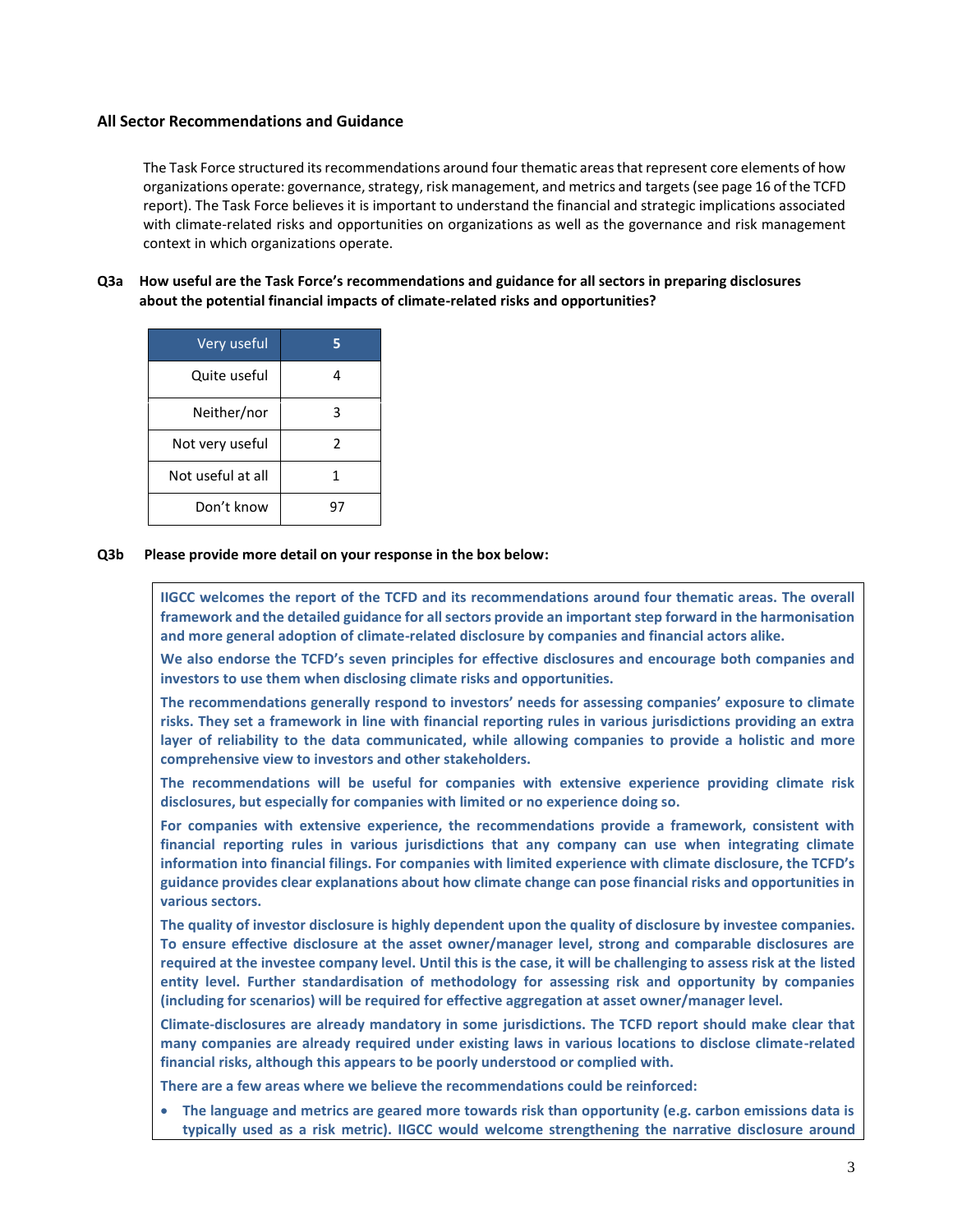**opportunity and the specification of further metrics related to opportunities, for example green revenues (revenues from products that help to mitigate climate change).**

- **More guidance could be provided for different asset classes. Currently the guidance is weighted toward equities.**
- **We agree with the need to describe the actual and potential impacts of climate–related risks and opportunities across "the relevant short-, medium-, and long-term horizons, taking into consideration the useful life of the organization's assets or infrastructure".**

**However, this risks maintaining the status quo of poor reporting as many risks and opportunities have not been identified as financially material and therefore the TCFD's recommendations may not result in additional disclosure. Furthermore, what time spans need to be considered might vary greatly amongst organisations. IIGCC therefore recommends that companies are asked to disclose both which risks and opportunities they have identified as financially material and those that they might have determined as being immaterial but have been identified as potentially material by investors, regulators or other key stakeholders. The recommendations might be complemented in future, for example, with a short-list of key risks/opportunities by sector built and adapted from tables A1 and A2 (p.11 & 12). The recommendations could also propose what the short, medium and long-term horizons should be for each sector. These could be developed in detail by sector-specific experts as part of, or under the umbrella of the TCFD or an equivalent body.**

### **Supplemental Guidance**

Q3c How useful is the Task Force's supplemental guidance for certain sectors in preparing disclosures about the **potential financial impacts of climate-related risks and opportunities? Please see the TCFD Annex for supplemental guidance.**

| Very useful         | 5  |
|---------------------|----|
| <b>Quite useful</b> | 4  |
| Neither/nor         | ੨  |
| Not very useful     | 2  |
| Not useful at all   | 1  |
| Don't know          | 97 |
| Not applicable      | 96 |

**Q3d Please provide more detail on your response in the box below:**

**IIGCC considers the sector supplemental guidance to be a useful and solid starting point towards more coherent climate disclosure. We support the approach taken by the TCFD to develop additional supplementary guidance for key industry sectors. We note that TCFD members have carefully considered which sectors are potentially and presently most affected by climate risk because of carbon intensity of operations or products, as well as the unique and distinct role of the financial sector in addressing climate change.**

**It is worth remembering though that reporting by asset owners and asset managers depends on effective disclosure by companies. The guidelines and recommendations leave ample room for selecting metrics. Further guidance on methodological standardisation and metrics for assessing risk and opportunity by companies (including for scenarios) is needed to ensure comparability and consistency. Until strong and comparable disclosures are fully mandatory or a reality, risk assessment at the listed entity level will continue to be extremely challenging; and effective aggregation at asset owner or manager level inadequate.**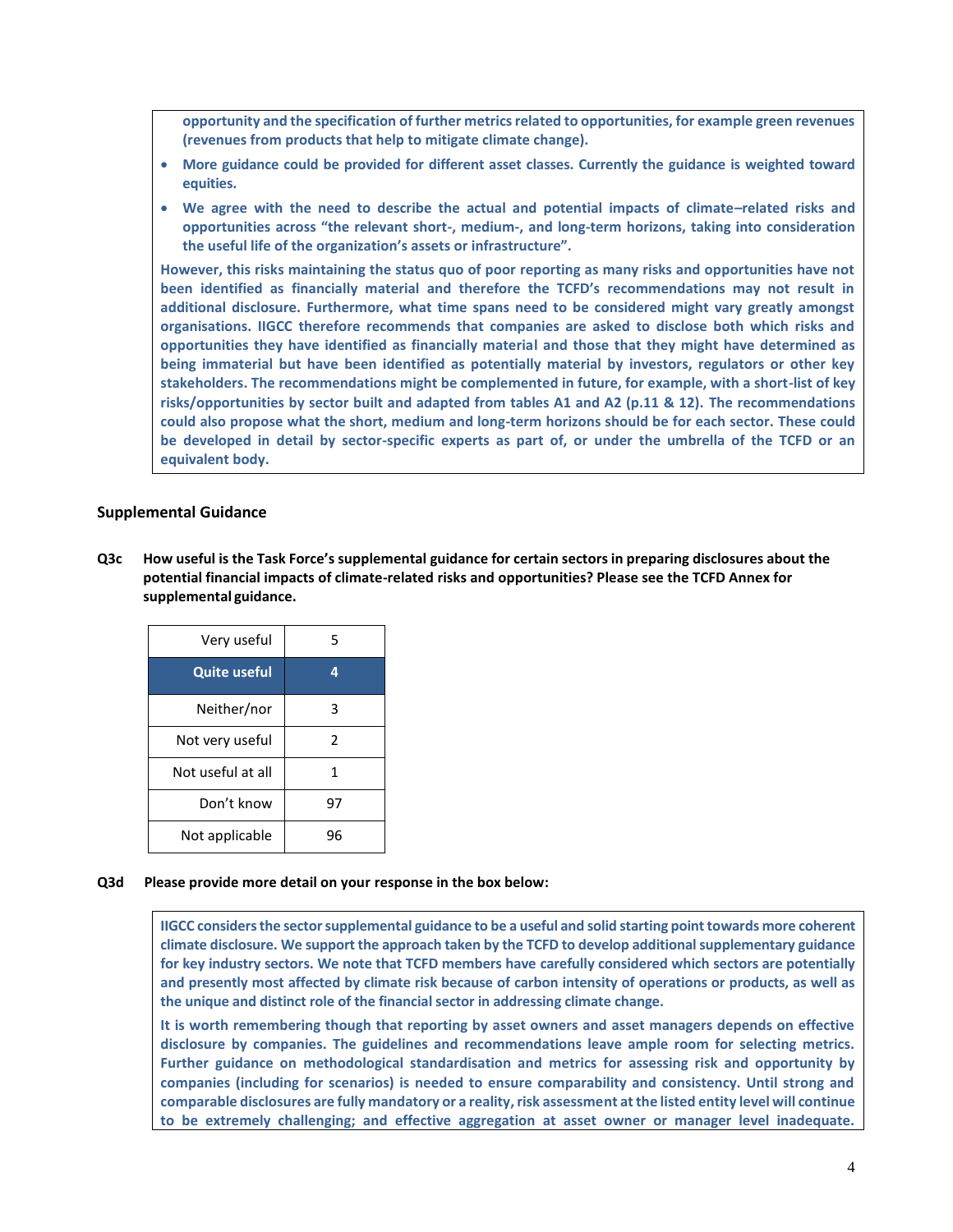**Investors' own disclosure will inevitably fall short.**

**Beyond methodological barriers, smaller asset owners and managers face additional barriers given their smaller capabilities to meet the financial sector guidance. Their reporting limits should be acknowledged.** 

**IIGCC has two specific comments on the non-financial sector supplemental guidance.**

**Firstly, the groupings of companies within the non-financial sector groupings are broad. As disclosure users we anticipate that the risks and opportunities (and therefore the corresponding disclosure) will be significantly different for companies in different industries. This is particularly evident for the Materials and Buildings grouping. For example, the scope 1+2 emissions of major mining /chemicals/construction and materials companies typically range from 20 million to 190 million tCO2e per year as compared to companies in the Real Estate Management and Development sectors where the most carbon generating company listed on the FTSE 100, Land Securities, generates less than 100,000 tCO2e. Equally, we anticipate that the sectors within the agriculture grouping will face significantly different risks.** 

**Secondly, IIGCC recommends the inclusion of three climate disclosures as part of the non-financial sectors recommendations. Please see q.5 for further detail.**

### **Organizational Decision Making**

**Q4a If organizations disclose the recommended information (or information consistent with the Task Force's recommendations), how useful will that information be to your organization in making decisions (e.g., investment, lending, and insurance underwriting decisions)?**

| <b>Very useful</b> |   |
|--------------------|---|
| Quite useful       |   |
| Neither/nor        | ੨ |
| Not very useful    | 2 |
| Not useful at all  | 1 |
| Don't know         |   |

**Q4b Please provide more detail on your response in the box below:**

**Asset owners and managers' investment decisions could greatly benefit if the guidelines and recommendations were fully adopted by companies across most geographies. Data provided needs to be reliable, comparable, and for relevant metrics across sectors.** 

**We note specifically that, if companies disclose information consistent with the TCFD recommendations, this will be very useful for corporate engagement decisions. The reporting may not be as useful as desired for investment decisions, however, because the TCFD recommendations do not sufficiently emphasize comparability of data. (The exception is in the case where the TCFD recommended a single set of reporting metrics: use of the GHG Protocol for calculating and disclosing Scope 1, 2 and, where applicable, 3 greenhouse gas emissions).**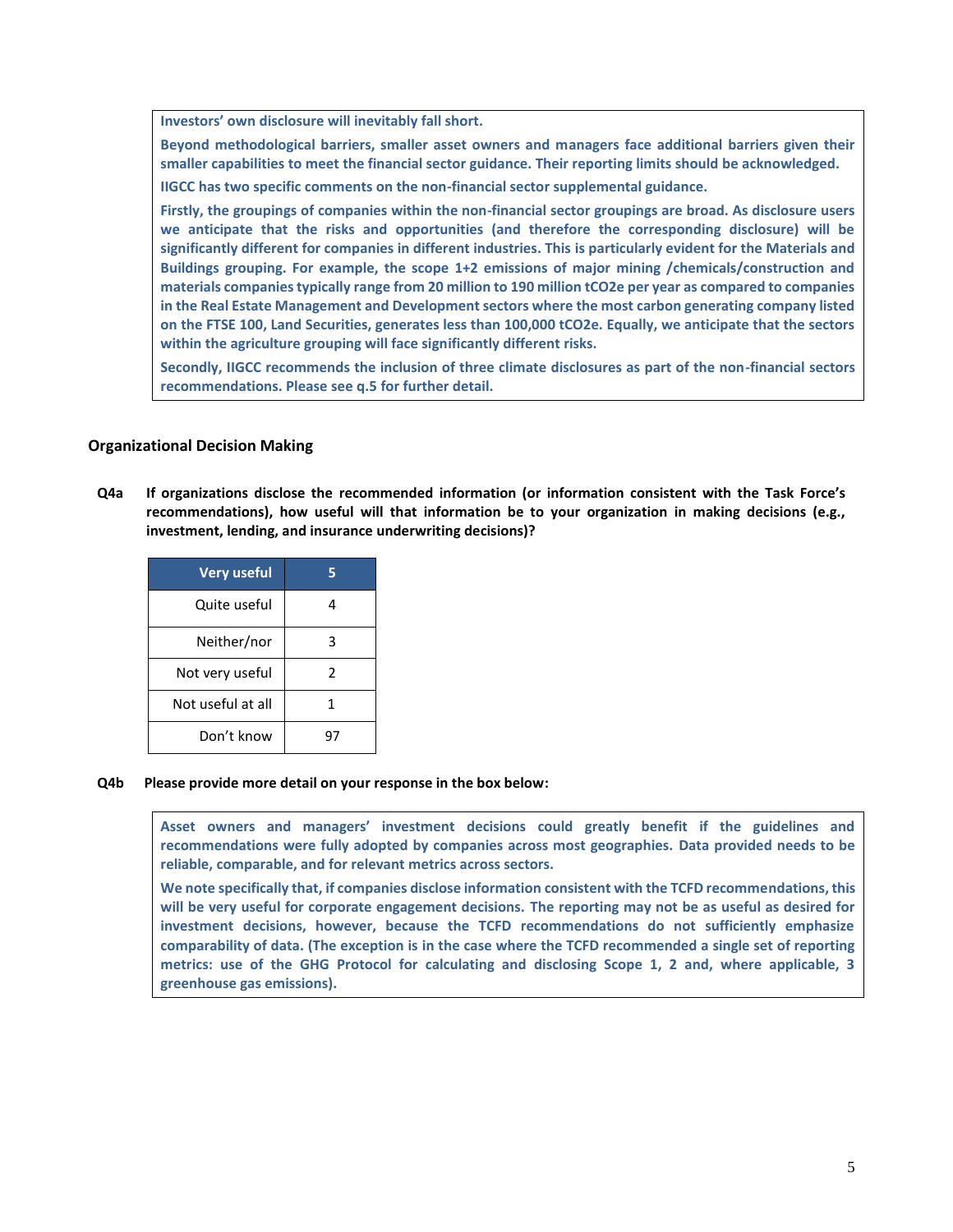# **Additional Disclosures**

Q5 What other climate-related financial disclosures would you find useful that are not currently included in the **Task Force'srecommendations?**

**We would encourage the TCFD to include the following climate disclosures as recommendations for the nonfinancial sector guidance.** 

- **Board expertise: The level of expertise on climate risk at board level, and/or the ability to access climate expertise outside the company to inform the board.**
- **Remuneration link: IIGCC recommends that disclosure is sought on whether the Board and management have climate-related performance metrics tied to remuneration. In addition, we recommend the inclusion of a request for narrative disclosure on how climate change is considered as part of the remuneration strategy, for example, how climate change is factored into peer group selection. IIGCC notes that the CDP requests remuneration information in its current disclosure survey.**
- **Governance and disclosure of public policy positions and activity: Given the importance of legislation in addressing climate change, IIGCC recommends that the TCFD's disclosure recommendation requires that the processes used by the Board and management to ensure consistent public policy positions are adopted by companies and the trade associations to which they belong. Information on private lobbying activity should be disclosed, as well as the Board member ultimately responsible for climate policy.**

# **Scenario Analysis**

**Q6 The Task Force recommends organizations describe how their strategies are likely to perform under various climate-related scenarios, including a 2°C scenario (see page 16 of the TCFD report). How useful is a description of potential performance across a range of scenarios to understanding climate-related impacts on an organization's businesses, strategy, and financial planning?**

| Very useful         | 5 |
|---------------------|---|
| <b>Quite useful</b> | 4 |
| Neither/nor         | ٦ |
| Not very useful     | 2 |
| Not useful at all   | 1 |
| Don't know          |   |

#### **Q7 Please elaborate on your response above:**

**IIGCC agrees that scenario analysis is a valid form of risk assessment that is used in different sectors. The scenario recommendations at company level provide a level of flexibility which might be desirable to render the exercise dynamic for internal strategizing so it can be adapted to a company's assumptions and perspectives. However, this makes a comparison and aggregation difficult for investors.** 

**A more standardised scenario approach with commonly determined assumptions and procedures would help comparability. We acknowledge the difficulties inherent in standardising scenario analysis. Yet, more guidance – more granularity and consensus- would help normalise the use of relevant scenario analyses.** 

**There are multiple 2°C scenarios. Some scenarios, such as those provided by IPCC, might be too technical, for companies to translate into relevant parameters for their business. However, no reporting standard exists to govern disclosure of the methodology or outcomes of different scenarios. Development of such a reporting standard would help with understanding of outcomes, comparability between companies, and**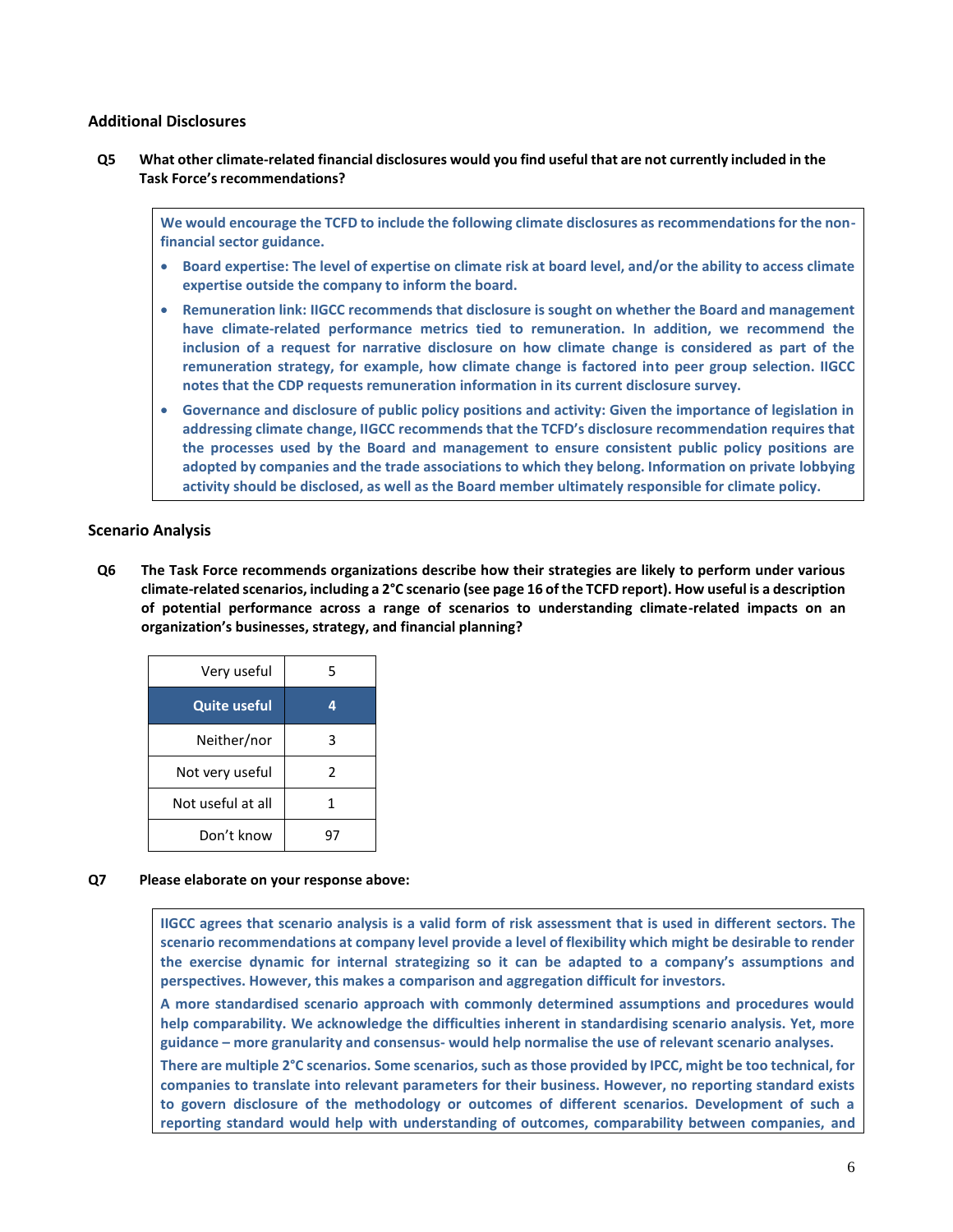#### **cost.**

**A two-degree scenario should be used as standard in reporting exercises. We believe that disclosing the full methodology that sets out assumption of scenarios is critical to assess the company's strategy and financial plans.**

**Q8 The Task Force recognizes that there are challenges around disclosing sufficient information to allow a better understanding of the robustness of an organization's strategy and financial plans under different plausible climate-related scenarios. Some challenges may arise from unfamiliarity with scenario methodologies and metrics, insufficient practice standards or cost. What do you view as effective measures to address potential challenges around conducting scenario analysis and disclosing the recommended information?**

| Establish better practice standards around conducting and disclosing scenario analyses so that there<br>are clearer rules of the road                                                      | 1. |
|--------------------------------------------------------------------------------------------------------------------------------------------------------------------------------------------|----|
| Additional methodologies and tools should be developed for use by organizations to enable more<br>effective scenario analysis                                                              | ∍  |
| Further work by industry trade groups and disclosure users on critical elements to be disclosed is<br>needed to help overcome concerns that some information may be commercially sensitive | 3  |

**Q9 Please provide more detail on your first choice in the boxbelow:**

**IIGCC believes that disclosing a full methodology that sets out assumption of scenarios pragmatically but which is also comparable to other company scenarios is essential. This will take time to emerge. A pragmatic way to comparably map climate risk and opportunity in portfolios and at investee company level will require a best practice standard. Standardisation will have the result of reducing cost, which is a serious barrier.** 

### **Metrics and Targets**

**Q10a The Task Force is recommending that organizations disclose the metrics they use to assess climate-related risks and opportunities in line with their strategy and risk management process. For certain sectors, the report provides some illustrative examples of metrics to help organizations consider the types of metrics they might want to consider. How useful are the illustrative examples of metrics and targets?**

| <b>Very useful</b> |   |
|--------------------|---|
| Quite useful       |   |
| Neither/nor        |   |
| Not very useful    | 2 |
| Not useful at all  |   |
| Don't know         |   |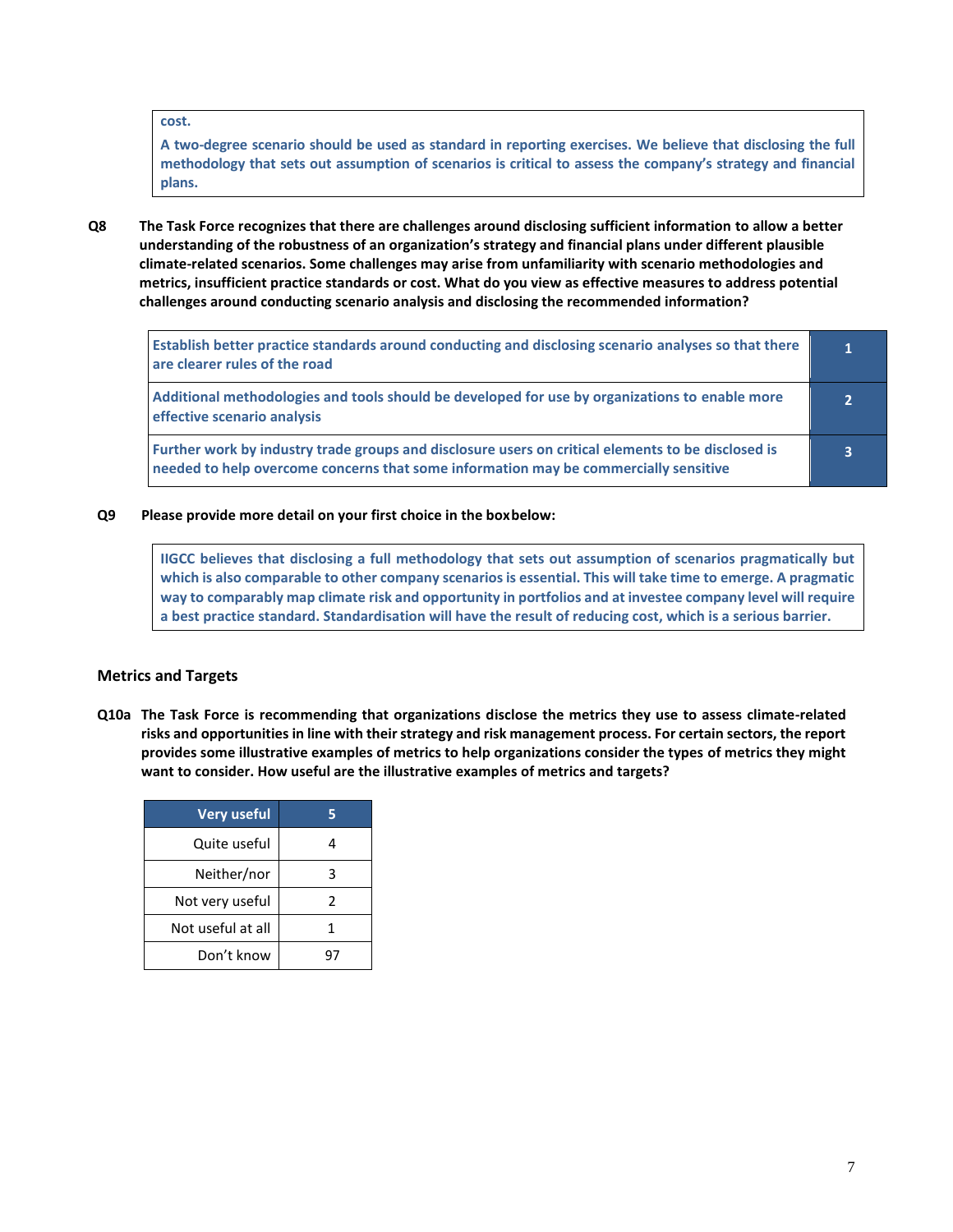#### **Q10b Please provide more detail on your response in the box below:**

**The report leaves it up to each organisation to select the metrics they want to use to assess climate-risks and opportunities. This could lead to a continued or increased lack of consistency in the climate reporting metrics companies use in financial filings, hindering comparability. It could also discourage companies from providing robust disclosure, as some may choose to delay reporting and wait until specific reporting metrics are required or recommended by financial regulators before they discuss climate issues extensively in financial filings.**

**While we believe we ought to work towards convergence and standardisation as previously mentioned, the disclosure of what metrics have been used will be extremely useful to evaluate the information provided.** 

**IIGCC considers it to be important that the TCFD recommendations:** 

- **Specify disclosure of further metrics related to opportunities, in particular, green revenues (revenues from products that help to mitigate climate change). For example, percentage of green revenue coming from new products or services.**
- **Emphasise the need to disclose scope 3 emissions for energy, agricultural products (particularly with regard to deforestation), mining, and transportation sectors.**
- **Standardise Scope 3 reporting: In order to fully understand climate related risks and opportunities, we would like to see the development of a standard covering at least 'Scope 3, purchased goods' and 'Scope 3, use of sold products'. Investors could then better understand the upstream (supply chain) risks and the downstream (markets and products) risks and opportunities – both of which are exposed to the development of climate regulation including Nationally Determined Contributions. For downstream (Scope 3, use of sold products) companies should describe the assumptions behind their calculations.**
- **Recommend a breakdown by type of emissions (methane, nitrous oxide, etc.).**

**For the supplemental guidance IIGCC recommends the consideration of the following metrics:** 

- **Energy – Oil & Gas**
	- **Average break even oil price for the portfolio**
	- **Reserves to production ratio**
- **Energy – Electric Utilities** 
	- **Volume of electricity the company helps its customers to save as a percentage of total electricity sales**
	- **Average age of plants or productive capital (useful to assess whether there is a chance to renew the stock of capital rapidly)**
- **Transportation** 
	- **Lifecycle emissions of the manufacturing process (downstream)**
	- **Ratio of Internal Combustion Engine Vehicles to other advanced vehicles (ZEV, EV, hydrogen, biofuel, etc.)**
	- **Emissions efficiency of the fleet relative to emissions limits in all applicable jurisdictions**
	- **For companies in this sector, disclose key metrics by fleet and manufacturing business units/functions**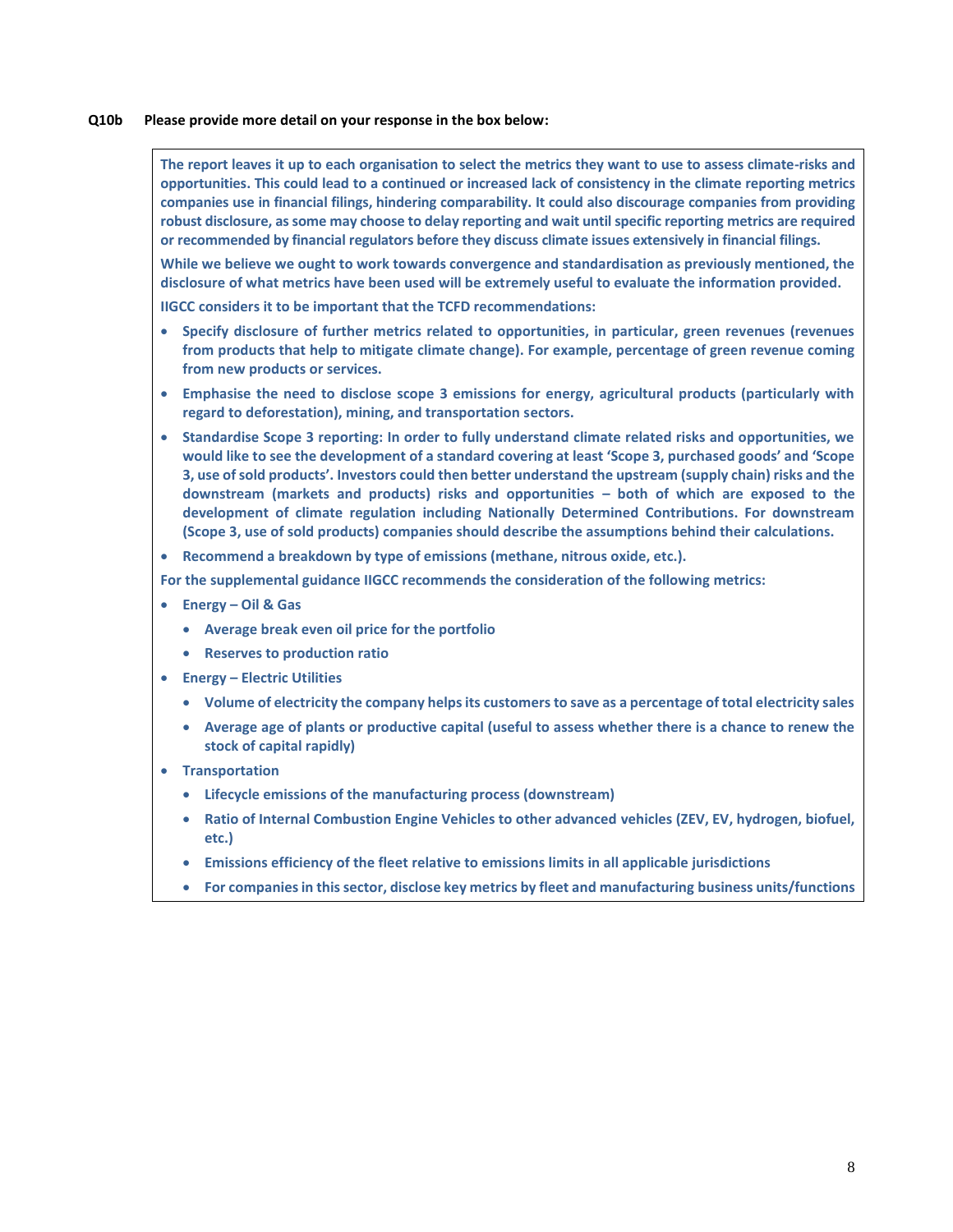# **Carbon-related Assets in the Financial Sector**

### **Q11 Part of the Task Force's remit is to develop climate-related disclosures that would enable stakeholders to understand better the concentrations of carbon-related assets in the financial sector.**

Beyond the metrics included in the Task Force's guidance, and supplemental guidance, what other metrics could be used to measure carbon-related assets in the financial sector?

**IIGCC supports further work being undertaken to define and articulate carbon-related assets in the financial sector. We would recommend considering metrics that reflect investors' active engagement and voting activities related to climate change. It is important for investors to send a strong and consistent message to companies about their expectations regarding their strategic and operational response to climate change. Information about an investor's engagement on climate change issues can be an important part of climate disclosure.** 

The Task Force is recommending that organizations provide key metrics used to measure and manage climaterelated risks and opportunities. For example, the Task Force recommends that asset owners (including insurance companies) and asset managers report normalized greenhouse gas emissions (GHG) associated with investments they hold (for each fund, product, and strategy) using available data (see Annex pages 35 and 41).

#### **Q12 Please describe your views on the feasibility of implementing the above recommendation:**

**IIGCC notes that the feasibility of implementing the recommendations will depend on companies' effective disclosure. Without quality data and information being produced at investee company level, aggregate metrics at product/strategy level may prove cumbersome and inaccurate.** 

**While the TCFD guidance for asset owners focuses on relevant investment strategies (at a total fund or investment strategy or asset class level), for large asset managers who ought to respond to their clients' requests in turn, calculating data for all products and strategies may be complex given the volume of products and strategies. It will also be very challenging for smaller asset managers and asset owners who lack the resources to carry out such analyses.** 

**Finally, some asset managers are business units of larger groups (e.g. asset managers as part of insurance companies or banks). The disclosure recommendations should indicate whether reporting should take place at entity level or business unit level for those investors.**

### **Greenhouse Gas Emissions (GHG) Associated with Investments**

**Q13a How useful would the disclosure of GHG emissions associated with investments be for economic decisionmaking purposes (e.g., investing decisions)?**

| Very useful         | 5 |
|---------------------|---|
| <b>Quite useful</b> | 4 |
| Neither/nor         | 3 |
| Not very useful     | 2 |
| Not useful at all   | 1 |
| Don't know          |   |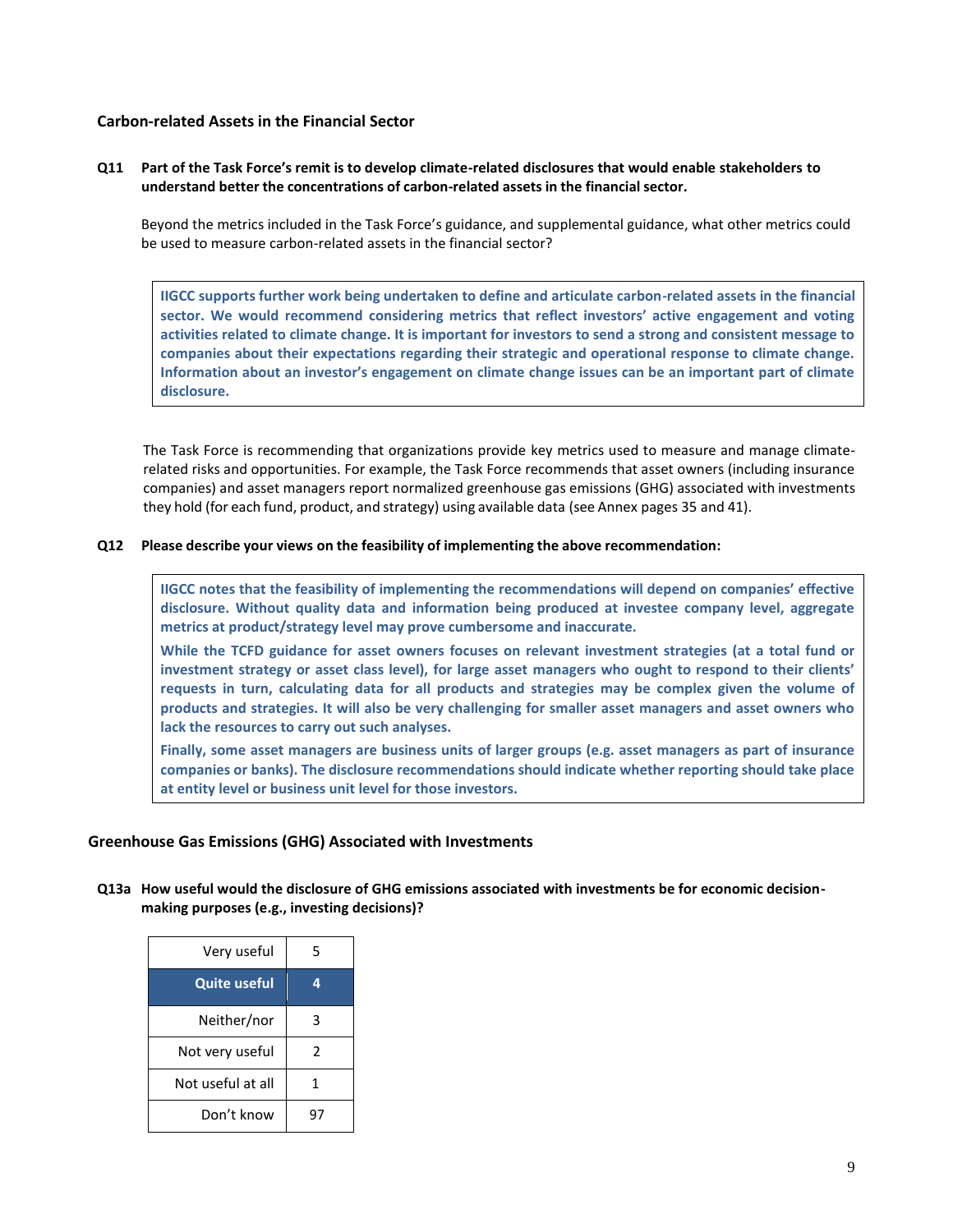#### **Q13b Please provide more detail on your response in the box below:**

**GCC recommends that a balance between GHG emissions associated with investments and the avoided emissions/positive impacts (related to "the use of sold products") is maintained as part of disclosure recommendations on GHG emissions associated with investments. Current approaches vary and little standardisation has been achieved on how to measure (including the baseline/benchmark used) avoided emissions. We would welcome greater attention and debate on the subject.** 

**Whilst carbon footprinting has been a useful tool for investors disclosing information on climate change, the TCFD should also note the limitations of using carbon footprinting. For example, it does not describe forward looking risk (e.g. carbon footprinting of reserves or future production may be more valuable indicators). As investors we are also interested in the impact of forward looking plans on carbon intensity. Further, carbon footprinting is no guarantee for carbon risk management. It is only indicative and should not dictate a decarbonisation strategy. IIGCC recommends companies provide information on the lifetime GHG emissions expected in relation to investments made as part of their annual or medium term plan.**

#### **Remuneration**

**Q14 Which types of organizations should describe how performance and remuneration take climate-related issues into consideration?**

| The Energy Group as recommended by the Task Force                                                |  |
|--------------------------------------------------------------------------------------------------|--|
| Other non-financial sector organizations (please specify) ALL non-financial sector organizations |  |
| [Financial sector organizations (please specify)                                                 |  |
| None                                                                                             |  |

### **Adoption and Implementation**

#### **Q15 What do you view as the potential difficulties to implementing the disclosures?**

| The information requested could be commercially sensitive                     |   |
|-------------------------------------------------------------------------------|---|
| The time and cost of collecting the information                               |   |
| Climate-related disclosure is not part of our current regulatory requirements | 3 |
| Lack of experience with concepts and methodology                              | 4 |
| Multiple climate-related reporting frameworks currently exist                 | 5 |
| We do not anticipate any difficulties related to implementing the disclosures | 6 |
| Other (please specify)                                                        |   |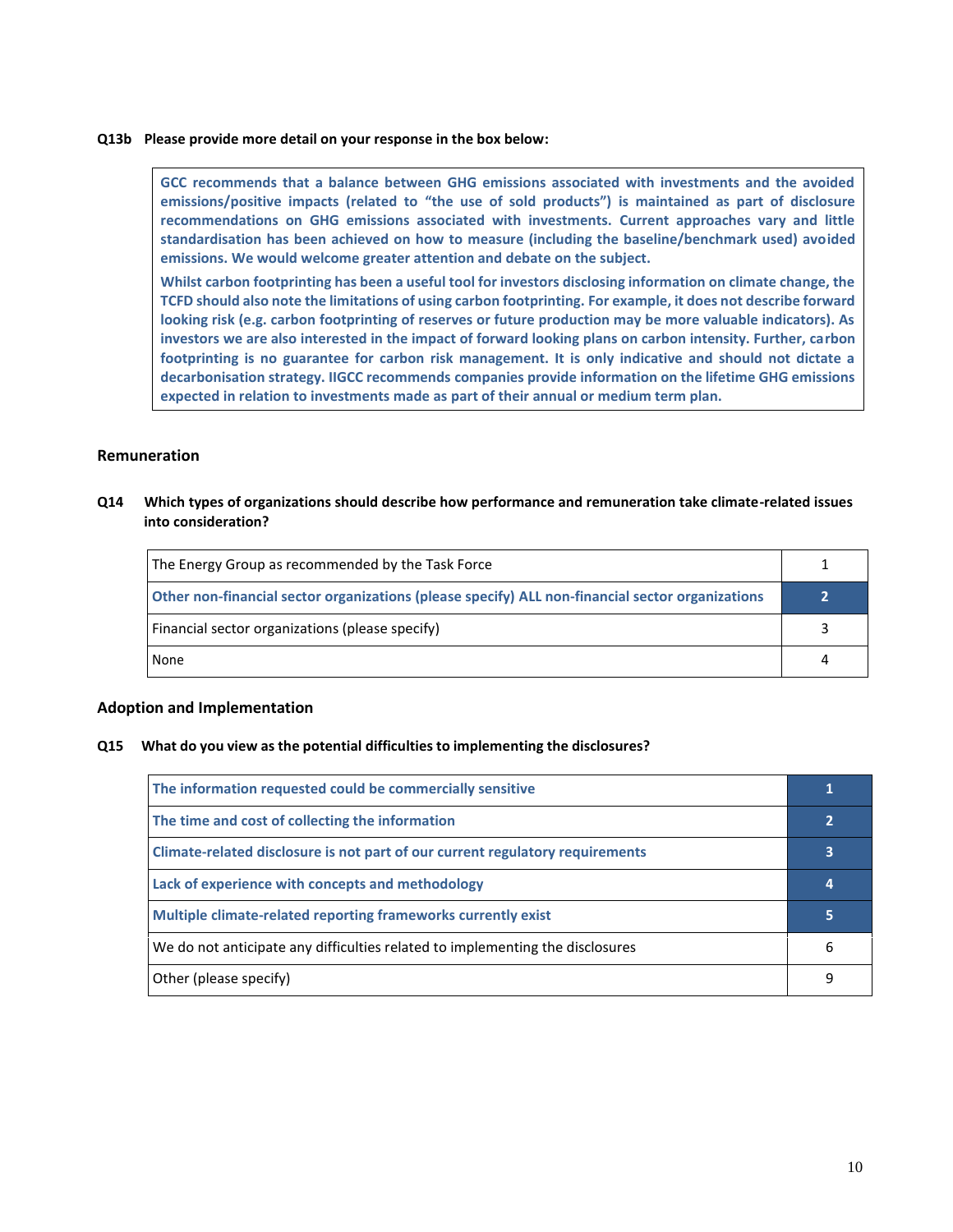#### **Q16 What, drivers if any, do you think would encourage you to adopt the recommendations?**

| <b>Requests from investors to disclose</b>              |             |
|---------------------------------------------------------|-------------|
| <b>Requests from clients or beneficiaries</b>           | $2^{\circ}$ |
| <b>Reputational benefits and goodwill from adoption</b> | 3           |
| Inquiries or requests from debt or equity analysts      | 4           |
| <b>Adoption by industry peers</b>                       | 5           |
| Other (please specify)                                  | 94          |
| None of the above                                       | 98          |

#### Q17 What support or actions would be helpful to you in implementing the disclosures within the next two years?

**The number one driver for asset owners and managers to implement the disclosures would be to have complete, meaningful, reliable and consistent data across companies and sectors. The G20 could and should play a key role in making solid and comparable data available, but stock exchanges and central banks could really contribute to advancing climate-related disclosures.** 

**Improvement on corporations' physical climate risk disclosure, for instance, would significantly strengthen the insurance sector's key metrics and Willis Towers Watson's '1 in 100' initiative. The TCFD and regulators could encourage companies to disclose how their operations and supply chains could be exposed to the maximum probable annual loss from an average annual disaster, from a 1 in 20 year disaster and from a 1 in 100 year disaster. Critical infrastructure providers are required under the UK Climate Change Act to assess and report on their physical risks and how other companies/sectors could be affected. Investors would greatly benefit if mandatory requirements such as the former were standardised across G20 countries and beyond.**

**Further development, refinement and standardised adoption of methodologies and metrics for developing, for instance, scenario analysis would be very helpful.** 

**Effort is also needed to develop methodologies for companies to forecast and disclose their future carbon emissions and carbon costs. This could draw on some countries' existing regulatory requirements that may include future carbon emission estimates for when oil and gas or power companies are seeking regulatory permission to expand or build a new facility. Such facility level data could be aggregated and presented with some sensitivity analyses of future production levels. The benefits of future carbon emission projections outweigh company confidentiality concerns.**

**Q18 The Task Force's recommendations are focused on disclosure in financial filings; within what timeframe would your organization be willing to implement the recommendations in financial filings?**

| We already report these disclosures in financial filings |  |
|----------------------------------------------------------|--|
| In the next one to two years                             |  |
| In three to five years                                   |  |
| We do not intend to implement the recommendations        |  |
| Do not know (please explain)                             |  |
|                                                          |  |